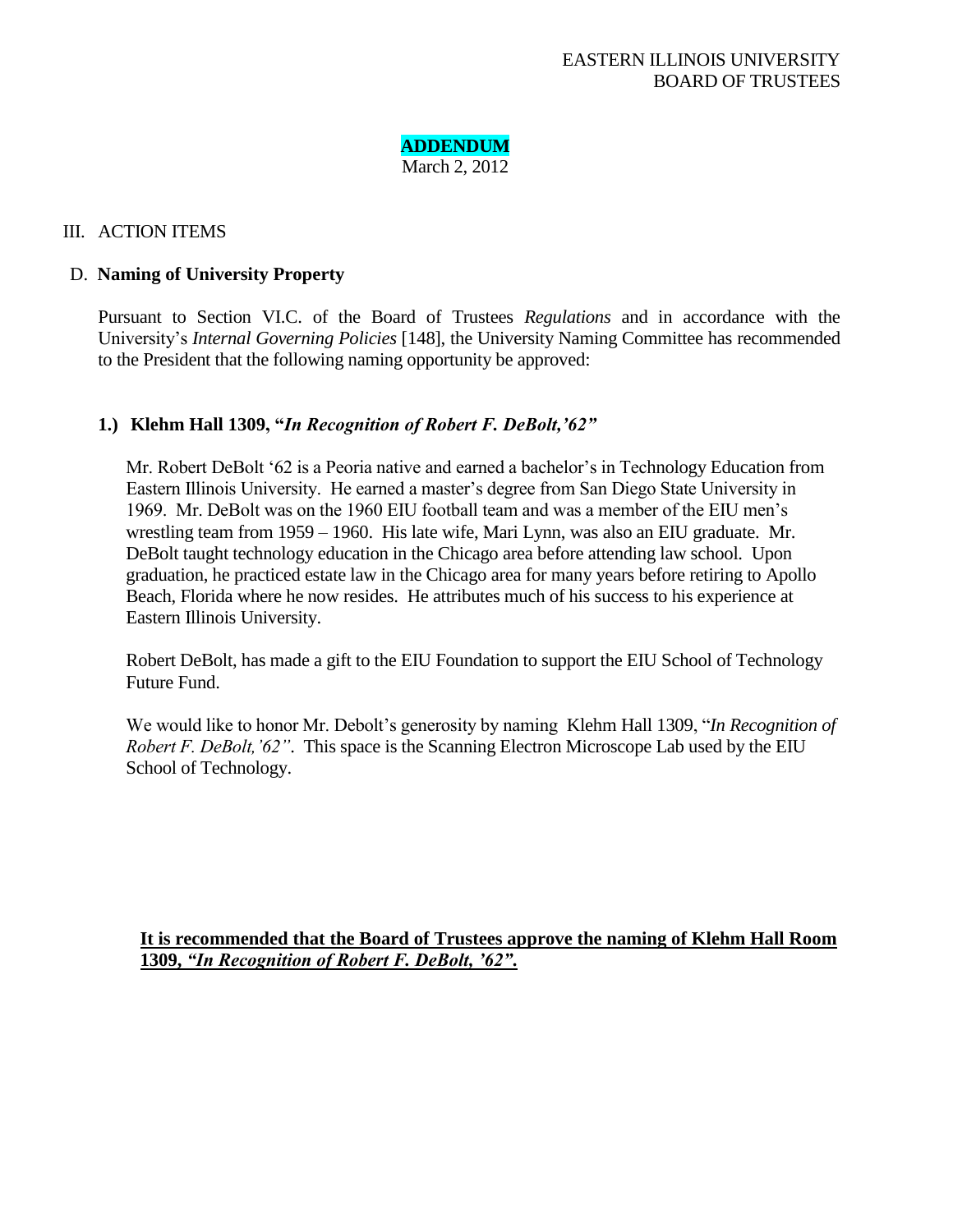

#### III. ACTION ITEMS

#### D. **Naming of University Property**

Pursuant to Section VI.C. of the Board of Trustees *Regulations* and in accordance with the University's *Internal Governing Policies* [148], the University Naming Committee has recommended to the President that the following naming opportunity be approved:

# **2.) Klehm Hall Room 3104, "***In Memory of Mark R. Rogstad, "79 & "81"*

Mr. Mark R. Rogstad '79 & '81 graduated from Belvidere High School and earned a bachelor's and a master's degree at Eastern Illinois University in Technology Education. He had been an instructor at the University of Montana Western in Dillon, MT. He was a member of the Technical Education Association of Montana. Mark R. Rogstad made a bequest to the EIU Foundation for the purpose of the EIU School of Technology Future Fund.

We would like to honor his legacy at EIU by naming Klehm Hall 3104, "*In Memory of Mark R. Rogstad, "79 & "81"*. This space is a classroom used by the EIU School of Technology.

**It is recommended that the Board of Trustees approve the naming of Klehm Hall Room 3104,"In Memory of Mark R. Rogstad, "79 & "81".**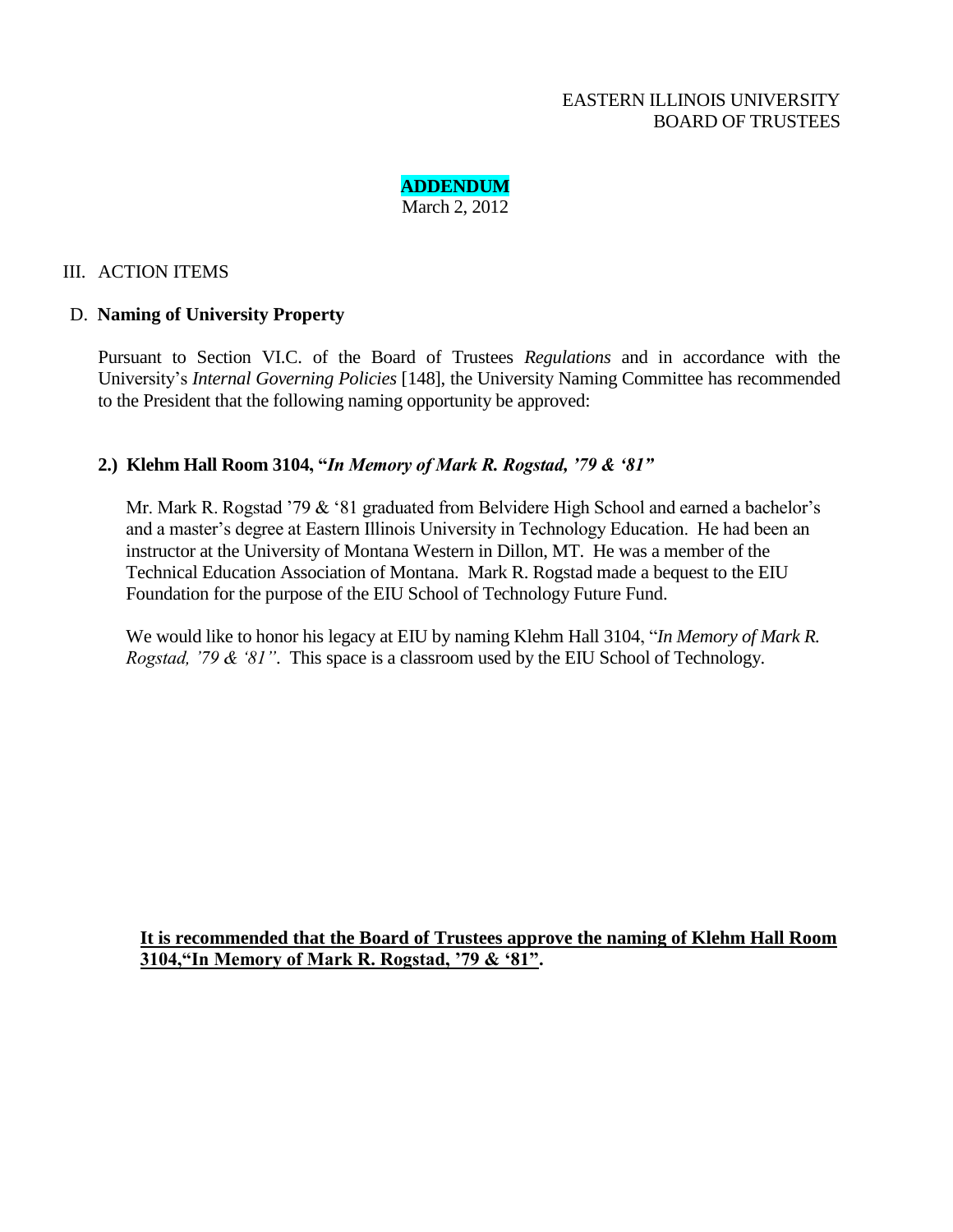

#### III. ACTION ITEMS

#### D. **Naming of University Property**

Pursuant to Section VI.C. of the Board of Trustees *Regulations* and in accordance with the University's *Internal Governing Policies* [148], the University Naming Committee has recommended to the President that the following naming opportunity be approved:

# **3.) Buzzard Hall Room 1842, "***The Diana Peckham Memorial Journalism Lab"*

Ms. Diana Peckham was a longtime Illinois Journalism teacher. She directed several high school yearbook workshops at EIU and was a founding board member and past president of the Illinois Journalism Education Association headquartered at Eastern Illinois University. Diana Peckham passed on September 22, 2010.

Based upon the contributions of service to journalism education in Illinois and her financial contribution to the Journalism Department at EIU we request that Buzzard 1842 Journalism Computer Lab be named *"The Diana Peckham Memorial Journalism Lab".*

**It is recommended that the Board of Trustees approve the naming of Buzzard Hall Room 1842, "The Diana Peckham Memorial Journalism Lab".**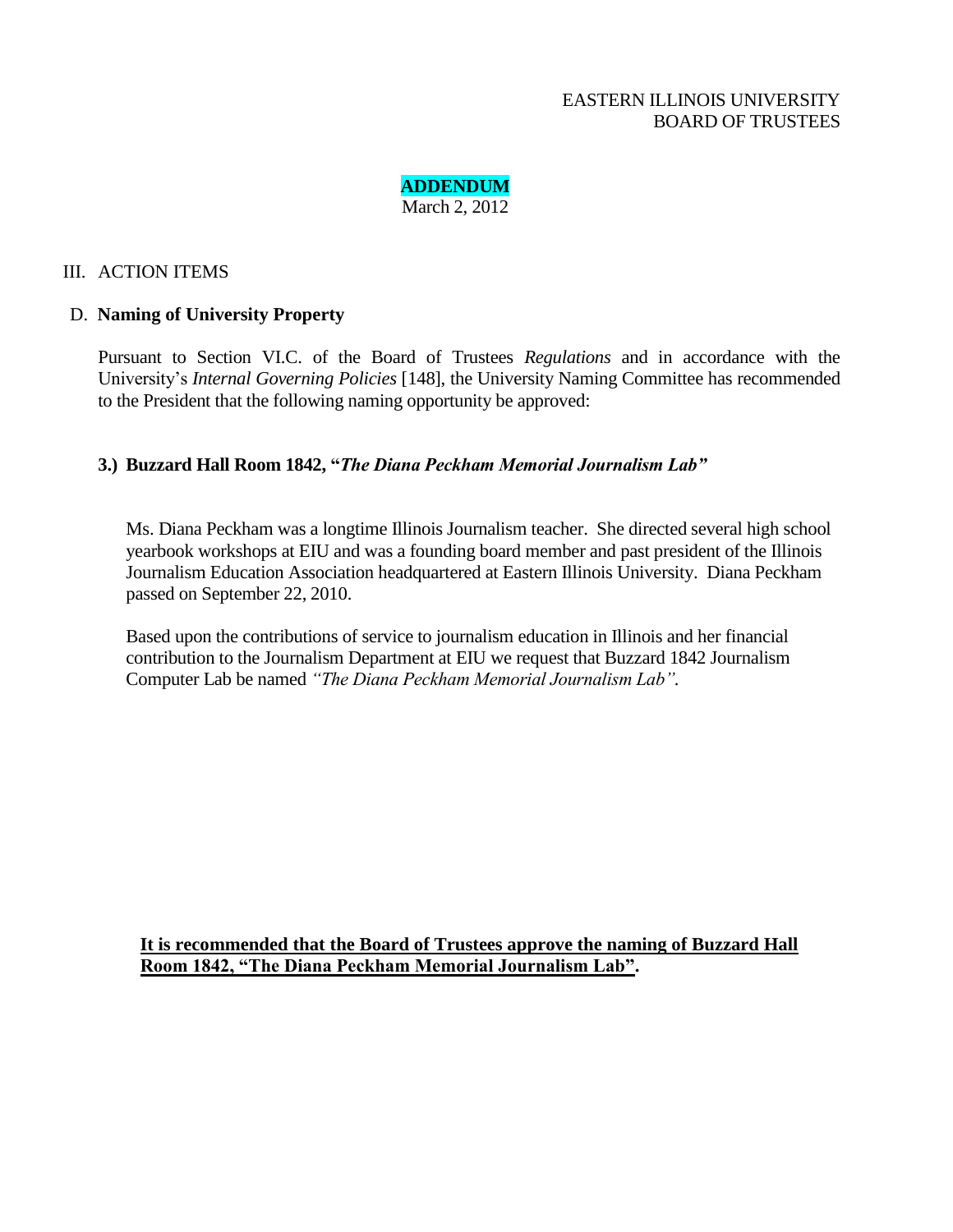# **ADDENDUM March 2, 2012**

#### III. ACTION ITEMS

#### E. **FY13 Tuition Recommendations**

#### **Proposed FY13 Tuition (Fall 2012, Spring 2013, Summer 2013)**

**Undergraduate** - A student who has not earned the baccalaureate degree will pay the following tuition:

|                                                                                                  | <b>Illinois Resident</b> |                      |                 |
|--------------------------------------------------------------------------------------------------|--------------------------|----------------------|-----------------|
|                                                                                                  | <b>Present</b>           | <b>Proposed</b>      | <b>Increase</b> |
| Continuing, Non-guaranteed Students – Per Semester Hour<br>FY13 New Students – Per Semester Hour | \$218.00                 | \$239.00<br>\$279.00 | \$21.00         |

Effective FY05, state law (110 ILCS 665/10-120) provides that tuition for new undergraduate Illinois resident students will remain the same for four continuous academic years. The guaranteed tuition rate period is extended for undergraduate degree programs approved by the University for completion in more than four years. The extension is limited to the minimum number of additional semester(s) to complete the program as approved by the University. This list of programs approved by the University for completion in more than four years is maintained by the Provost. In addition, state law limits the tuition increase applied in a continuing resident undergraduate student's fifth and sixth years.

| Previous Rates:                              |          |
|----------------------------------------------|----------|
| FY12 Guaranteed Students – Per Semester Hour | \$269.00 |
| FY11 Guaranteed Students – Per Semester Hour | \$254.00 |
| FY10 Guaranteed Students – Per Semester Hour | \$239.00 |

#### **Non-Resident**

|                                                                                                 | <b>Present</b> | <b>Proposed</b>      | <b>Increase</b> |
|-------------------------------------------------------------------------------------------------|----------------|----------------------|-----------------|
| Continuing, Non-guaranteed Students – Per Semester Hour<br>FY13New Students - Per Semester Hour | \$654.00       | \$717.00<br>\$837.00 | \$63.00         |
| Previous Rates:                                                                                 |                |                      |                 |
| FY12 Guaranteed Students – Per Semester Hour                                                    | \$807.00       |                      |                 |
| FY11 Guaranteed Students – Per Semester Hour                                                    | \$762.00       |                      |                 |
| FY10 Guaranteed Students – Per Semester Hour                                                    | \$717.00       |                      |                 |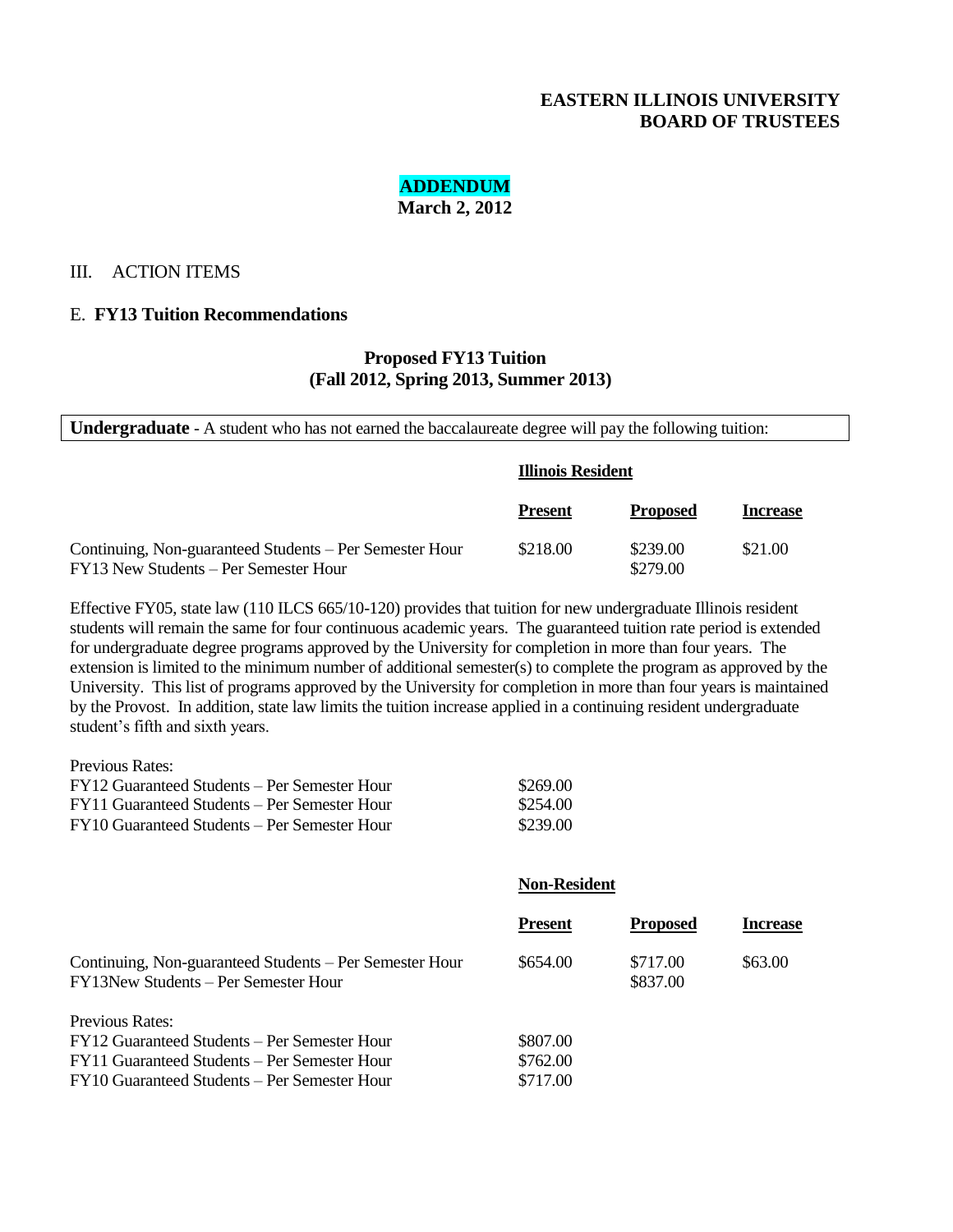# E. **FY13 Tuition Recommendations (Cont.)**

**Graduate -** A post-baccalaureate student will pay the following tuition (regardless of the level of courses in which he/she enrolls):

|                          | <b>Illinois Resident</b> |                 |                 |
|--------------------------|--------------------------|-----------------|-----------------|
|                          | <b>Present</b>           | <b>Proposed</b> | <b>Increase</b> |
| <b>Per Semester Hour</b> | \$269.00                 | \$279.00        | \$10.00         |
|                          | <b>Non-Resident</b>      |                 |                 |
|                          | <b>Present</b>           | <b>Proposed</b> | <b>Increase</b> |
| <b>Per Semester Hour</b> | \$645.00                 | \$670.00        | \$25.00         |

**It is recommended that the Board of Trustees approve the above tuition recommendations for FY13.**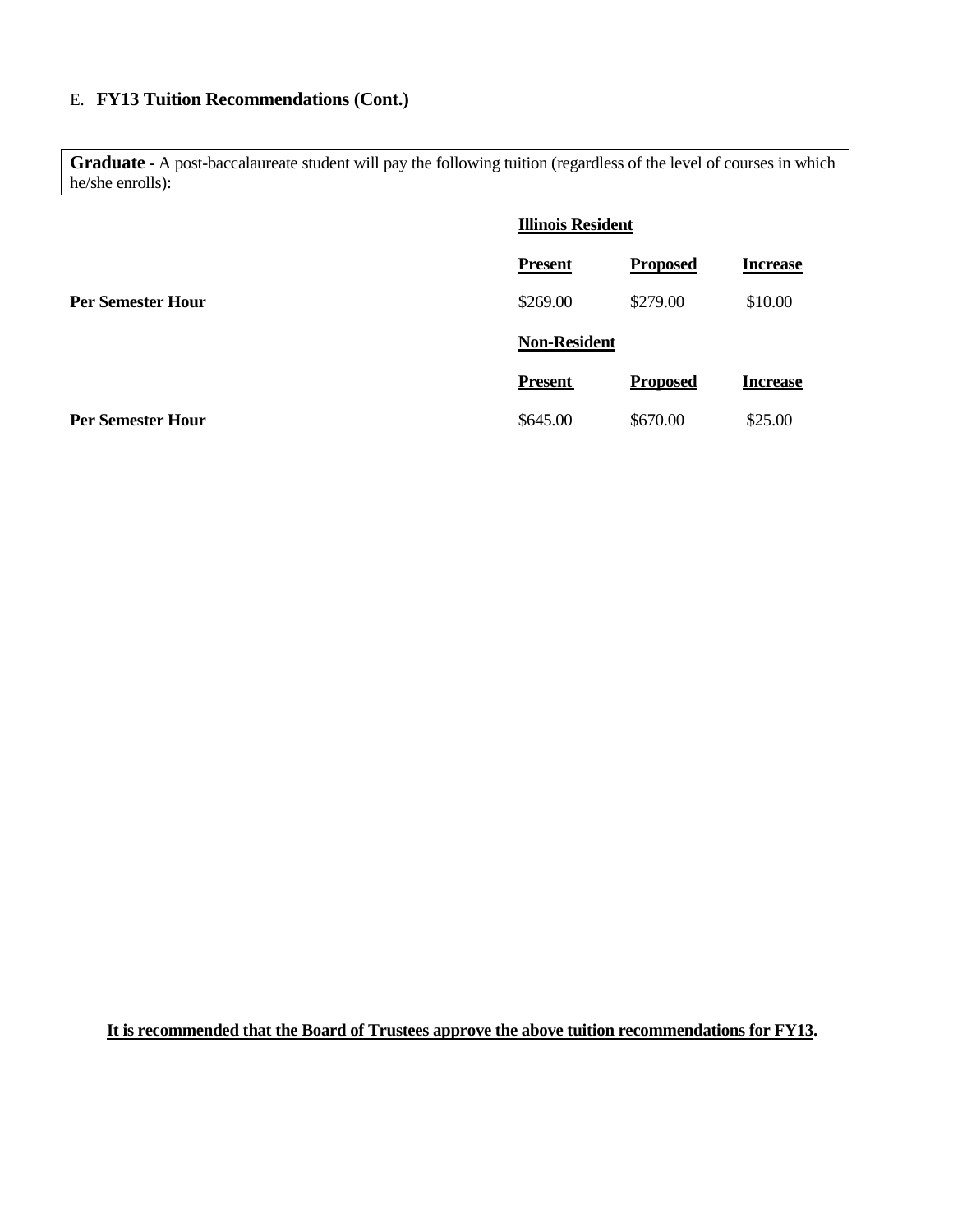# **ADDENDUM**

**March 2, 2012**

# III. ACTION ITEMS

# E. **FY13 Fee Increases (Previously Approved)**

| <b>FY13 Student Fee Increases (Previously Approved)</b> |  |
|---------------------------------------------------------|--|
| (Fall 2012, Spring 2013, Summer 2013)                   |  |
|                                                         |  |

|                               | <b>Present</b> | <b>Proposed</b> | <b>Increase</b> |
|-------------------------------|----------------|-----------------|-----------------|
| <b>Campus Improvement Fee</b> | FY13 \$17.00   | \$19.50         | \$2.50          |
| (Per Semester Hour)           | FY14 \$19.50   | \$22.00         | \$2.50          |

Rational: Additional resources generated from the fee will be used for renovations in labs and classrooms in the physical sciences building and life sciences building and to support new construction.

|                                  |             | <b>Present</b> | <b>Proposed</b> | <b>Increase</b> |
|----------------------------------|-------------|----------------|-----------------|-----------------|
| <b>Lantz-O'Brien Operations/</b> | FY13 \$3.00 |                | \$3.50          | \$ .50          |
| <b>Bond-Revenue Fee</b>          | FY14 \$3.50 |                | \$4.00          | \$ .50          |
| (Per Semester Hour)              |             |                |                 |                 |

Rationale: Additional resources generated from the fee will be used to: replace roofs, ceilings, and plumbing; repair outdoor basketball and tennis courts; improve heating, air conditioning, and ventilation; renovate bathrooms; and repair the Panther Trail.

|                         | <b>Present</b> | <b>Proposed</b> | <b>Increase</b> |
|-------------------------|----------------|-----------------|-----------------|
| <b>Grant-in-Aid Fee</b> | FY13 \$149.79  | \$154.66        | \$4.87          |

\*In 1982, the Board of Governors approved the indexing of the Grant-in-Aid fee equal to the increase in the approved room and board rates (approved at the January 20, 2012 BOT meeting). For FY13 a rate of 3.25% is applied to the Grant-in-Aid Fee.

#### **It is recommended that the Board of Trustees approve the above fee recommendations for FY13.**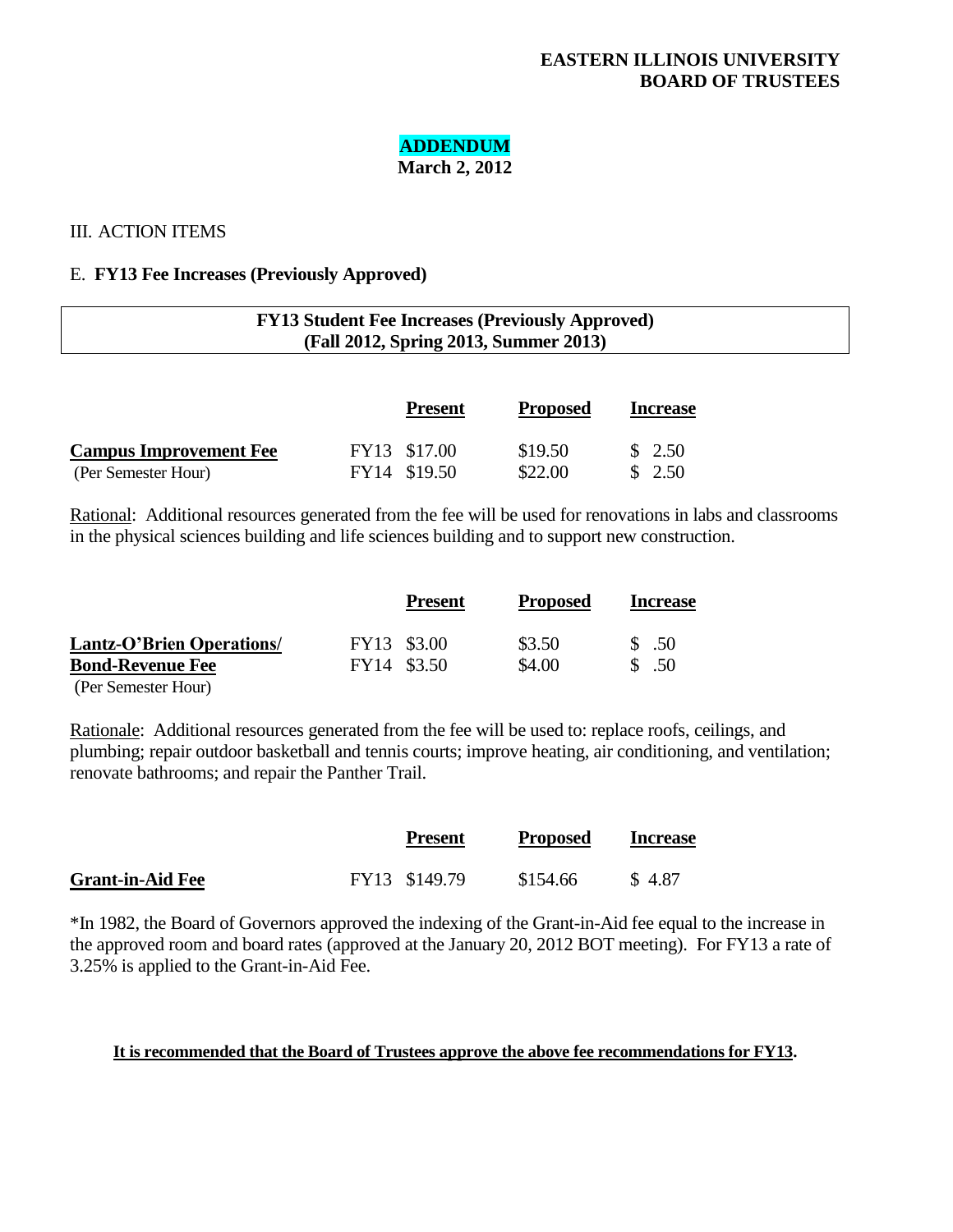# **ADDENDUM**

#### III. ACTION ITEMS

#### F. **Honorary Degrees**

**1.)** The Board is asked to consider the awarding of an Honorary Degree to Mr. Sean Payton. As reflected in the biography below, the accomplishments of Mr. Payton merits consideration for an Honorary Degree from Eastern Illinois University.

#### **Sean Payton**

Sean Payton (B.A. '87) is the coach of the 2010 Super Bowl XLIV Champion New Orleans Saints and was the NFL Coach of the Year in 2006. Prior to becoming head coach of the Saints, he served as an assistant coach for NFL and collegiate teams. Payton played in the NFL, Arena Football League and Canadian Football League.

The Eastern Illinois University Athletics Hall of Fame inductee still holds four single-season records, four career records and three individual game records at EIU.

Payton was honored by the NCAA in 2012 as a recipient of the Silver Anniversary Award, which annually recognizes distinguished individuals on the  $25<sup>th</sup>$  anniversary of the conclusion of their college athletic careers.

Mr. Payton and his wife, Beth founded the Play it Forward Foundation in 2008 to raise funds for families and children in need. He was a key figure in helping revitalize the city of New Orleans after Hurricane Katrina.

Mr. Payton has always embraced his identification with Eastern, and has returned numerous times to aid in various fund raising activities.

# **It is recommended that the Board of Trustees approve the awarding of an Honorary Degree to Mr. Sean Payton.**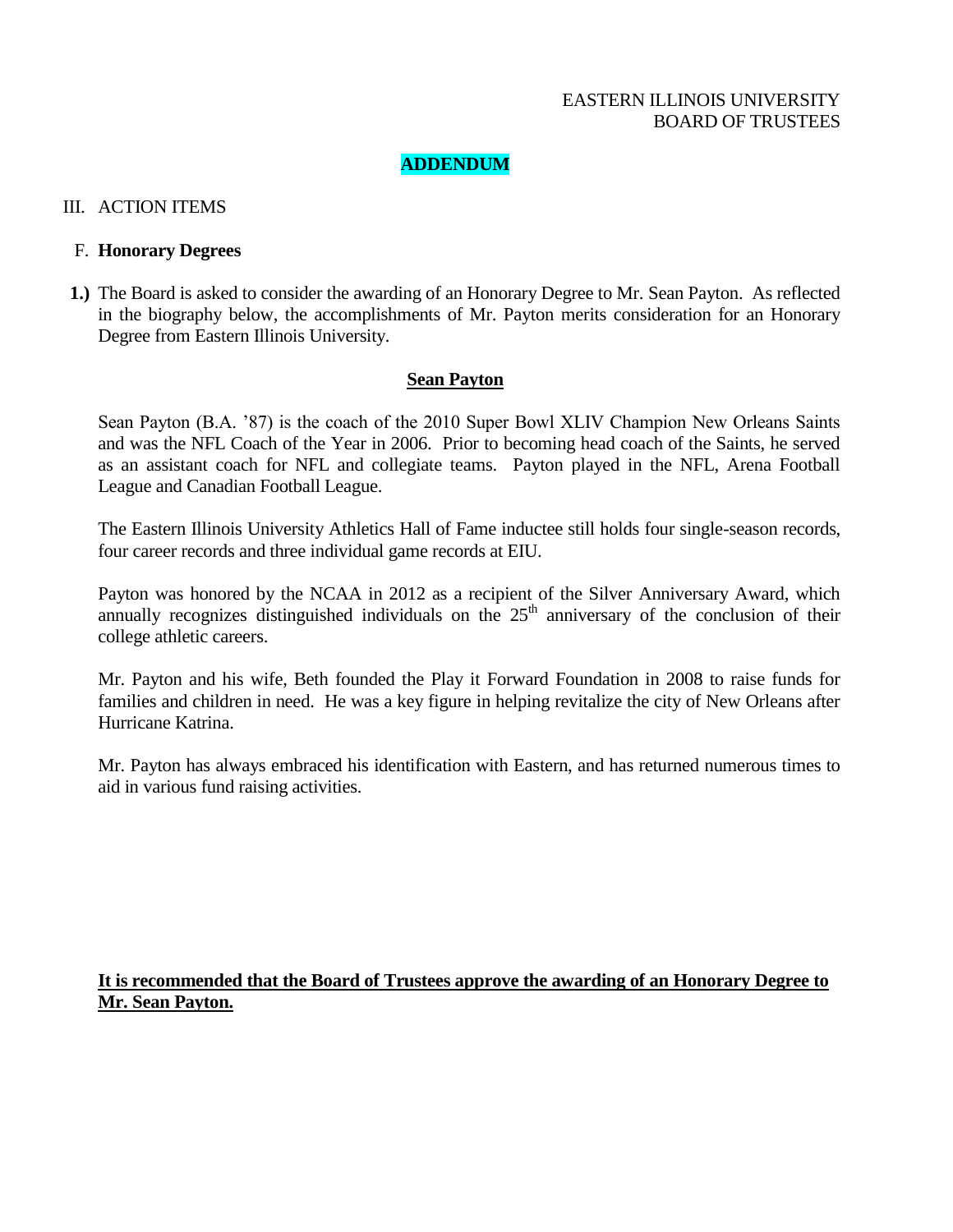# **ADDENDUM**

### III. ACTION ITEMS

#### F. **Honorary Degrees**

**2.)** The Board is asked to consider the awarding of an Honorary Degree to Mr. Robert Corn-Revere. As reflected in the biography below, the accomplishments of Mr. Corn-Revere merits consideration for an Honorary Degree from Eastern Illinois University.

# **Robert Corn-Revere**

Mr. Corn-Revere specializes in First Amendment and communications law. He is a 1977 Eastern Illinois University journalism and speech communications graduate, earned his master's from the University of Massachusetts and his law degree from Catholic University.

He has been recognized with numerous accolades, including recognition as one of the Top Ten Communications Lawyers in the DC Area by Legal Times in 2007 and as one of the Top 100 Outside Counsel Power Lawyers in the United States by The Hollywood Reporter in 2008. Serving as lead counsel for CBS in challenging the Federal Communications Commission's fine against the television network for the 2004 Super Bowl halftime show featuring Janet Jackson and Justin Timberlake, he has successfully argued other cases in the front of the US Supreme Court, as well.

In 2003, Corn-Revere successfully petitioned Governor George Pataki to grant the first posthumous pardon in New York history to the late comedian Lenny Bruce. Formerly chief counsel to the FCC chairman, he has written extensively on First Amendment and communications-related issues and provided expert testimony before various congressional committees.

**It is recommended that the Board of Trustees approve the awarding of an Honorary Degree to Mr. Robert Corn-Revere.**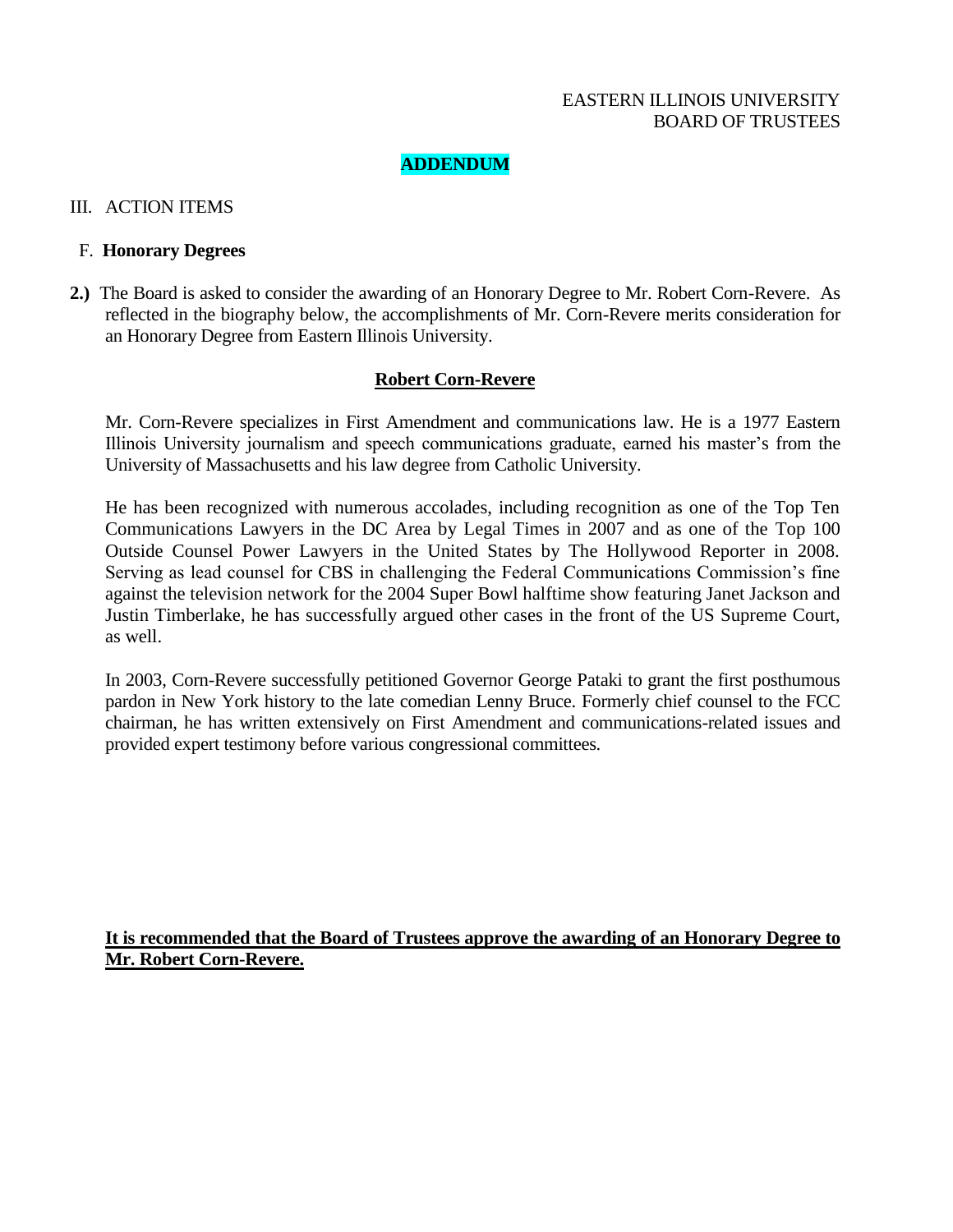# **ADDENDUM**

### III. ACTION ITEMS

#### F. **Honorary Degrees**

**3.)** The Board is asked to consider the awarding of an Honorary Degree to Mr. Robert Holmes. As reflected in the biography below, the accomplishments of Mr. Holmes merits consideration for an Honorary Degree from Eastern Illinois University.

#### **Robert Holmes**

Mr. Holmes is the founder of the Astronomical Research Institute. His research, tasked by NASA and the Minor Planet Center at Harvard, has been at the national and international level. He has built and operates a private observatory that includes three telescopes of international significance. He is currently building what will be the largest privately held telescope in the world.

Mr. Holmes has earned the prestigious Edgar Wilson Award for his discovery of a comet. His observatory is responsible for more Near Earth Objects data than any place in the world. Through his work in NASA education and public outreach programs, his work benefits about 300 schools in 40 countries each year.

**It is recommended that the Board of Trustees approve the awarding of an Honorary Degree to Mr. Robert Holmes.**